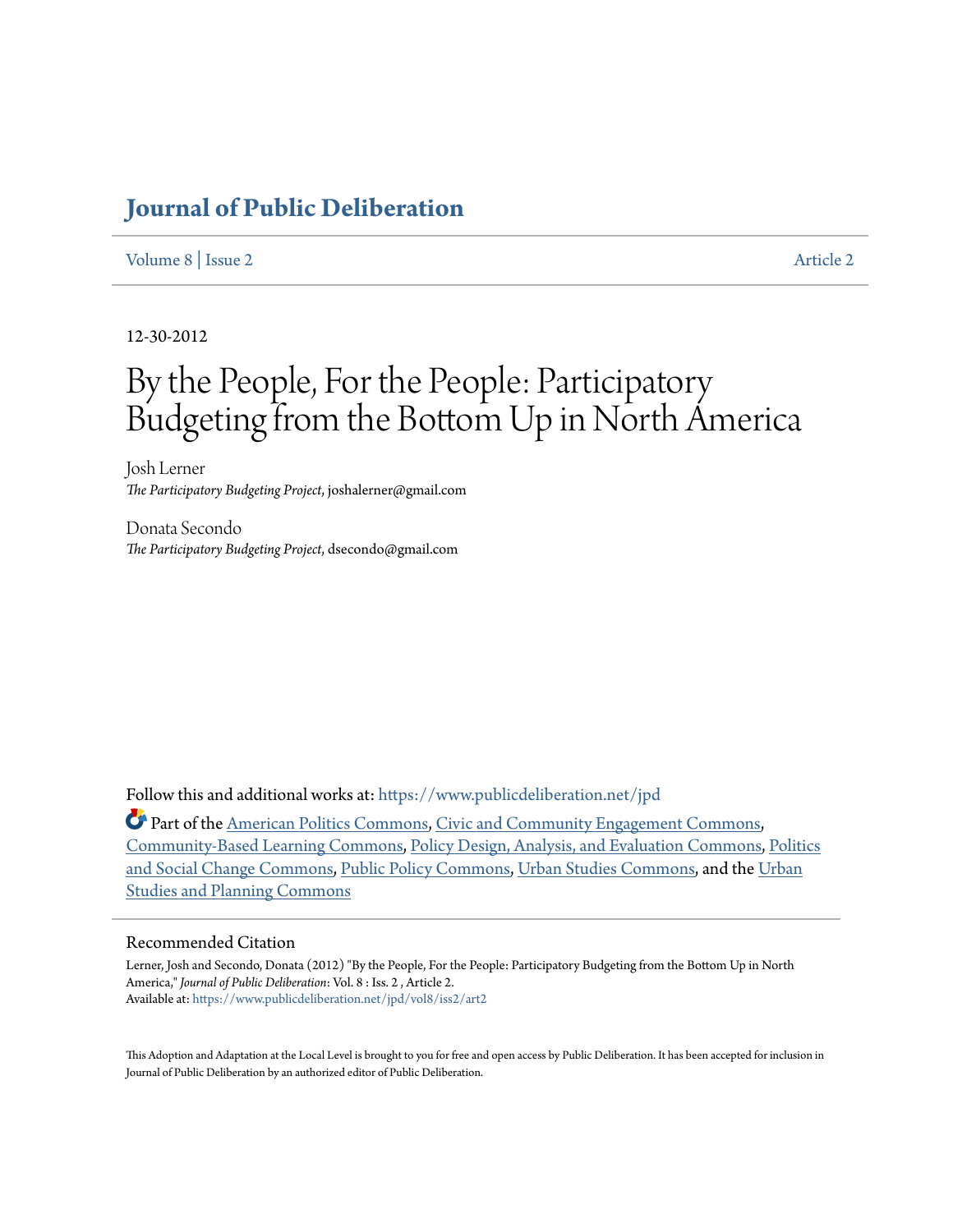By the People, For the People: Participatory Budgeting from the Bottom Up in North America

## **Abstract**

In the pilot year of Participatory Budgeting in New York City, around 8,000 people decided how to spend almost \$6 million across four city districts. After years advocating for participatory budgeting (PB) in the US, our organization - The Participatory Budgeting Project (PBP) - served as lead technical assistance partner. In this article, we share some of the lessons learned from our work in New York and other North American cities. Two main concerns have haunted PB in the US (and elsewhere) - that it will only attract the "usual suspects" and that it will merely be a token effort. We argue for tackling these challenges by crafting PB around four key principles - strategic funds, grassroots leaders, accessible design, and targeted outreach. Through this bottom-up approach, PB can better achieve its potential to transform democracy and build social justice - in North America and beyond.

## **Keywords**

participatory democracy, New York, Chicago, Canada, participatory budgeting, community organizing

### **Acknowledgements**

We would like to thank the elected officials that led the way for PB in the United States - Alderman Joe Moore in Chicago and Council Members Jumaane D. Williams, Brad Lander, Melissa Mark-Viverito and Eric Ulrich in New York City - as well as Community Voices Heard, the Community Development Project at the Urban Justice Center, and the countless other organizations and researchers who contributed to the initiatives discussed in this article. Most importantly, we would like to thank the thousands of community members who got involved in these PB processes and opened up new possibilities for participatory democracy in North America.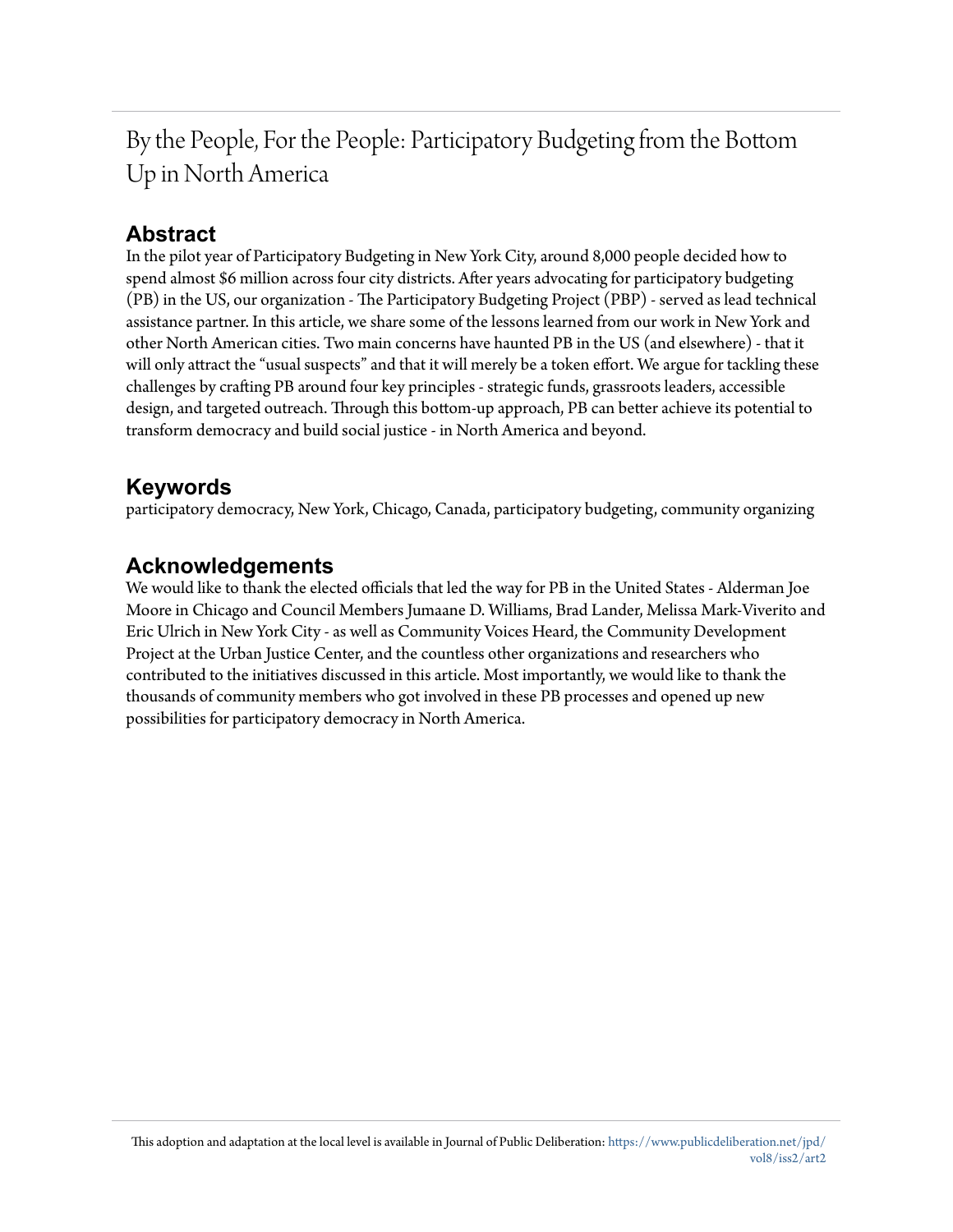The humble Windsor Terrace Library may have never been so popular as on March 31, 2012. From morning to afternoon, hundreds of Bangladeshi immigrants, Hasidic Jews, and other locals waited up to an hour in a line snaking through the library. All to decide how to spend over \$1 million on improvements to their schools, streets, parks, and public spaces – and to practice what *The NY Times* called "revolutionary civics."<sup>1</sup>

In the pilot year of Participatory Budgeting in New York City, around 8,000 people decided how to spend almost \$6 million across four city districts. After years advocating for PB in the US, our organization – The Participatory Budgeting Project (PBP) – served as lead technical assistance partner. In this article, we share some of the lessons learned from our work in New York and other North American cities.

Two main concerns have haunted PB in the US (and elsewhere) – that it will only attract the "usual suspects" and that it will merely be a token effort. We argue for tackling these challenges by crafting PB around four key principles – strategic funds, grassroots leaders, accessible design, and targeted outreach. Through this bottom-up approach, PB can better achieve its potential to transform democracy and build social justice, in North America and beyond.

#### **Democracy in America?**

"Sounds interesting, but that wouldn't work here." Discussions about participatory budgeting in the US have usually ended with this line. PB might work in Brazil, but in the US, skeptics have worried that it would never engage the poor or win control over real money. Yet starting with a \$1.3 million experiment in Chicago in 2010, PB in the US has spread to three processes in 2012, in which residents are deciding how to spend almost \$20 million. These modest first steps resulted from a decade of organizing by PBP, and our members and allies.

Starting in the early 2000s, members of PBP supported the first wave of PB in North America, in Canada.<sup>2</sup> In 2001, the Toronto Community Housing Corporation launched a \$9 million per year process for its public housing tenants. Around the same time, the Guelph Neighbourhood Support Coalition began using PB to engage grassroots neighborhood groups in collective budgeting. In 2006, the Plateau Borough in Montreal experimented with a district-level process for up to \$1.5 million per year.

While engaging with these Canadian initiatives, we began to build an organization

1

l.

<sup>1</sup> Sangha, 2012

 $2$  Lerner, 2006.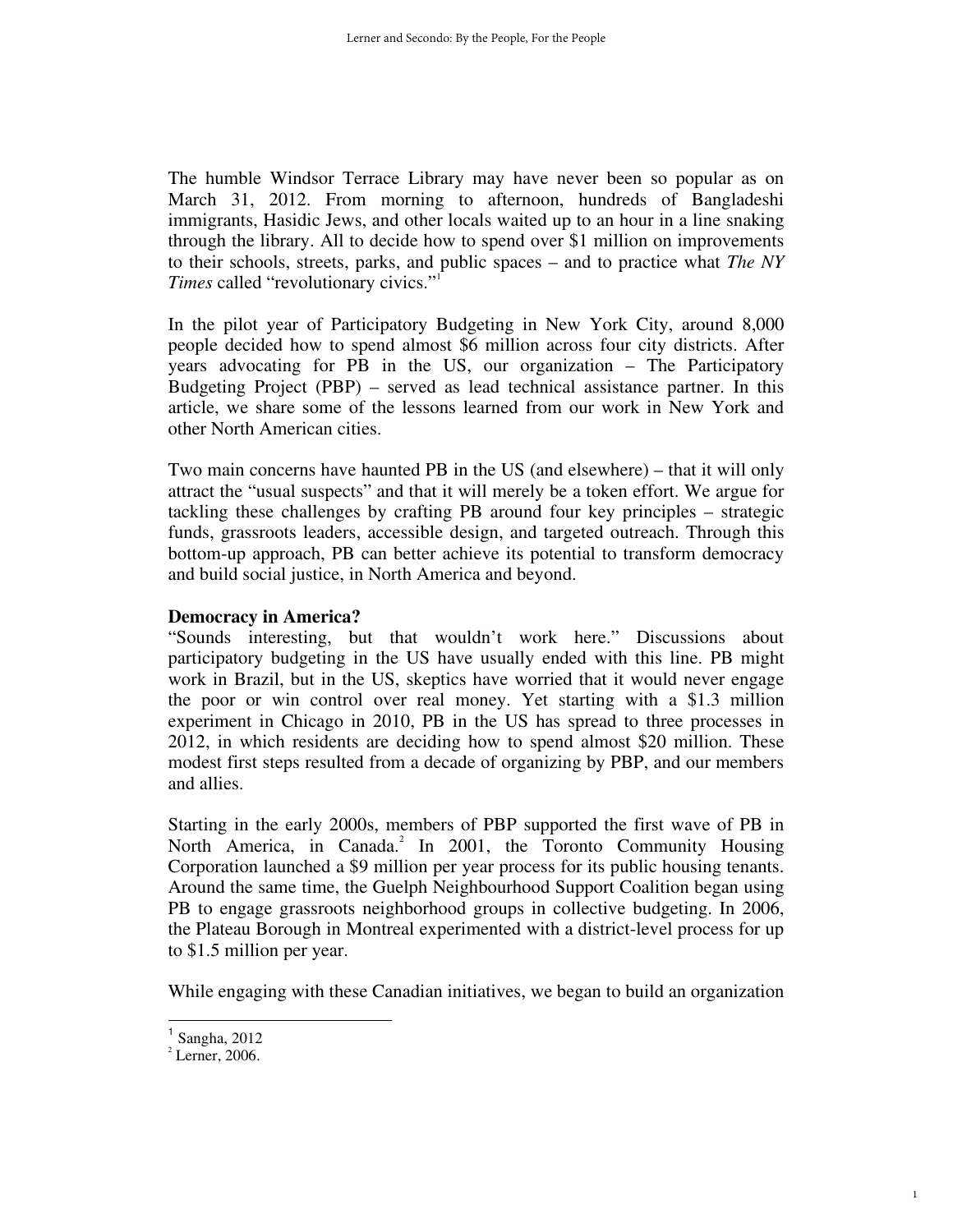to promote the spread of PB in North America. After connecting to organize a session on PB in the Global North at the 2005 World Social Forum, several of our members launched a resource website (ParticipatoryBudgeting.org) and listserv. Over the next three years, we worked with a growing group of activists to organize conference sessions and workshops, publish articles, and advocate for PB in the region.

This organizing paid off in 2009, when Chicago Alderman Joe Moore volunteered to become the first elected official in the US to try  $PB$ .<sup>3</sup> He learned about the concept at the 2007 US Social Forum, at two workshops that we organized. With support from The Institute for Policy Studies in Washington, DC, we worked with Moore to develop the first PB process in the US, in which the residents of his ward decided how to spend \$1.3 million of his ward's discretionary funds. At the same time, Toronto Community Housing contracted us to lead a participatory evaluation of its PB process.

To build capacity for the Chicago and Toronto work, we launched PBP in 2009, and then incorporated as a non-profit organization in 2011. Based in New York, we work to empower community members to make informed, democratic, and fair decisions about public spending and revenue, primarily in the US and Canada.

We pursue this goal through three main program areas: *Public Education* (talks, workshops, publications, and an annual conference), *Technical Assistance* to governments, institutions, and organizations working to develop PB processes (such as support to design the process, build community partnerships, and prepare educational materials), and *Research and Evaluation* of existing and emerging PB processes (including feasibility studies, development of evaluation frameworks and tools, and facilitation of evaluation workshops and participatory evaluations).

While getting our organizational feet on the ground, we sought to raise awareness of the Chicago PB experiment, and explore pathways for expansion in the US. In 2010, we worked with allies at Pratt Institute and the grassroots group Community Voices Heard (CVH) to organize two speaking events for Moore in New York. These discussions soon inspired four New York City Council Members – Brad Lander, Melissa Mark-Viverito, Jumaane D. Williams and Eric Ulrich – to launch a PB process for their own discretionary resources. Since then, we have worked with CVH and dozens of partners around the city to implement Participatory Budgeting in New York City (PBNYC), the largest PB process in the US to date.

PB gained a foothold in the US by starting with an atypical pot of money – sub-

 $\overline{a}$ 

<sup>&</sup>lt;sup>3</sup> Lerner and Wade Antieau, 2010.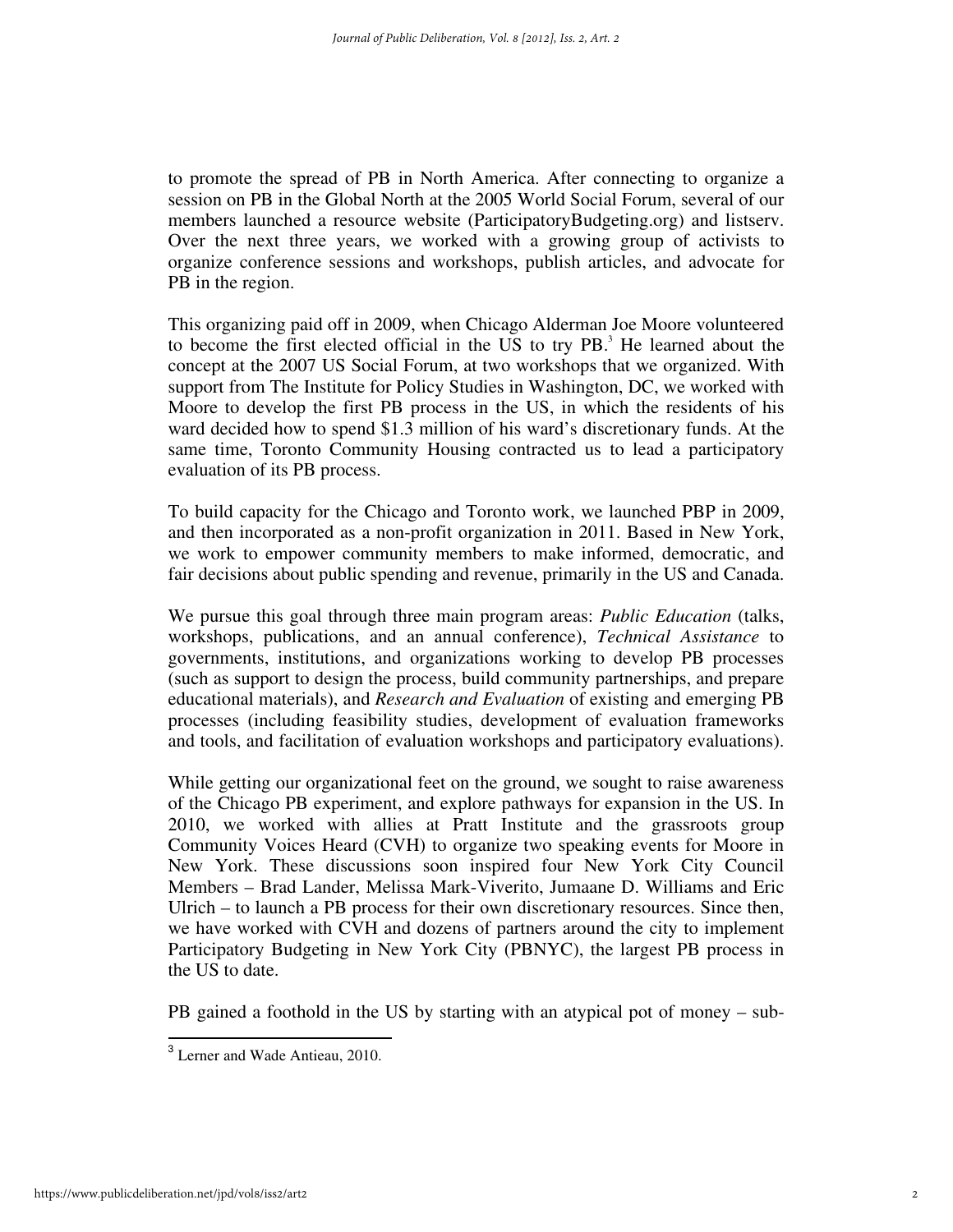municipal budgets controlled by individual elected officials. This strategy has proved contagious, because it allows interested officials to start PB without securing broader political support – PBNYC is growing from four to eight districts in its second year, and we are expanding PB in Chicago from one ward to four. Success with these smaller budgets has quickly led to interest at the (more typical) municipal level. In 2012, City Council in Vallejo, California, approved the first city-wide PB process, with PBP serving as lead partner. We are also collaborating with officials and organizers in over a dozen other cities in the US and Canada to develop new processes.

In response to the skeptics that we first encountered when advocating for PB, we have shown that deeper democracy can even work in the US. But in a sense, the skeptics were right. PB does not automatically live up to its often-romanticized ideal as a transformative social justice project. The experience in Chicago's 49th Ward illustrates two main reasons why.

First, poor people in developed countries do not necessarily turn out in droves to discuss basic infrastructure. Street paving may be a top concern in the *favelas* of Brazil, but low-income people in the US are usually more worried about issues such as jobs, safety, and housing. PB participation in Chicago's 49th Ward has been no more representative of the community than turnout in typical local elections. In other words, participants have been disproportionately white and more affluent.

Second, small-scale PB initiatives do not necessarily transform government more broadly – they may not grow beyond token local efforts. PB has spread widely in the UK, for example, but citizens are often only able to allocate a few thousand pounds. Even after Chicago's 49th Ward PB had completed three cycles, there were no significant local efforts to expand the process to new wards or budget funds – a potential danger of starting with hyper-local budgets. (Since then, however, PBP has partnered with the Great Cities Institute to develop a broader process.)

We have faced both challenges in each of our projects, and we are continually asked to address them. Over the years, we have devised a few tentative answers.

#### **Transformation by Design**

PB can be designed to be more or less transformative and inclusive. We have found these two issues to be deeply intertwined, and best addressed in tandem. If PB engages more poor people, it is more likely to transform power relations. And if it is structured as a deeply transformative process, it is more likely to interest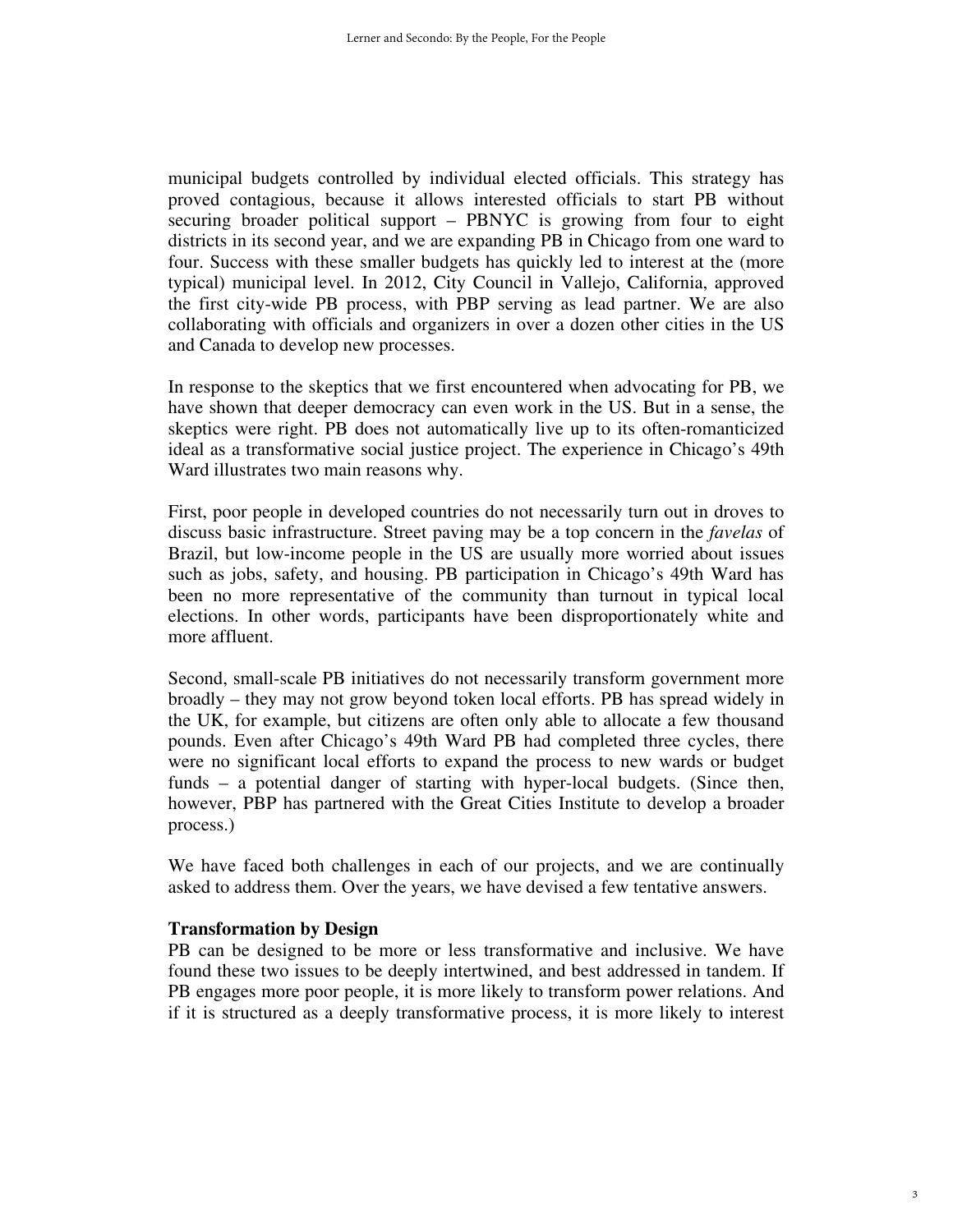poor people. In our experience, four main strategies can help address these challenges, each one paving the way for the others.

#### **1) Strategic Funds**

*Do PB with money that matters to low-income people.* Although PB can work with any pot of public money – and community control over any public funds should be applauded – certain pots are of more interest to low-income communities. Money for housing, jobs, and schools has attracted more interest from low-income people than money for street or park improvements. More generally, operating or program funds tend to be more interesting than capital funds. And of course, more money gets more attention – we have used one million dollars as a minimum threshold to initiate the process.

We saw how much the pot of money matters in our work with Toronto Community Housing and Chicago's 49 ward. In Toronto, PB started with funds for public housing improvements, which are overwhelmingly for low-income people. As a natural result, the majority of participants are low-income, and PB has empowered those with the least power in the city. Because the housing authority put \$9 million on the table each year, the process carried more weight.

In Chicago, the available discretionary funds were only \$1.3 million per ward, and they could only be used on a limited range of capital infrastructure improvements. When community organizations working with low-income and marginalized groups learned of these restrictions, several of them opted out, because the funds could not address the main needs of the communities they serve. These organizations' early apathy toward the process has limited the engagement of marginalized communities ever since.

PBNYC has fallen somewhere in the middle. Council Members have capital and program funds, but have only dedicated capital funds to PB so far. Unlike in Chicago, however, the NYC capital funds are often used for public housing and schools, which has fueled more grassroots interest. And while each district has only pledged a minimum of \$1 million, the total (\$6 million in year one, \$10 million in year two) sounds more impressive.

#### **2) Grassroots Leaders**

*Empower community members – especially the most marginalized – to design and lead PB.* Typically, elected officials and city staff decide the rules of PB and are responsible for implementation. Community members are sometimes called on to revise the process, but rarely to shape it in the first place. For PB to more deeply transform government, citizens must have the power to write the rules of the game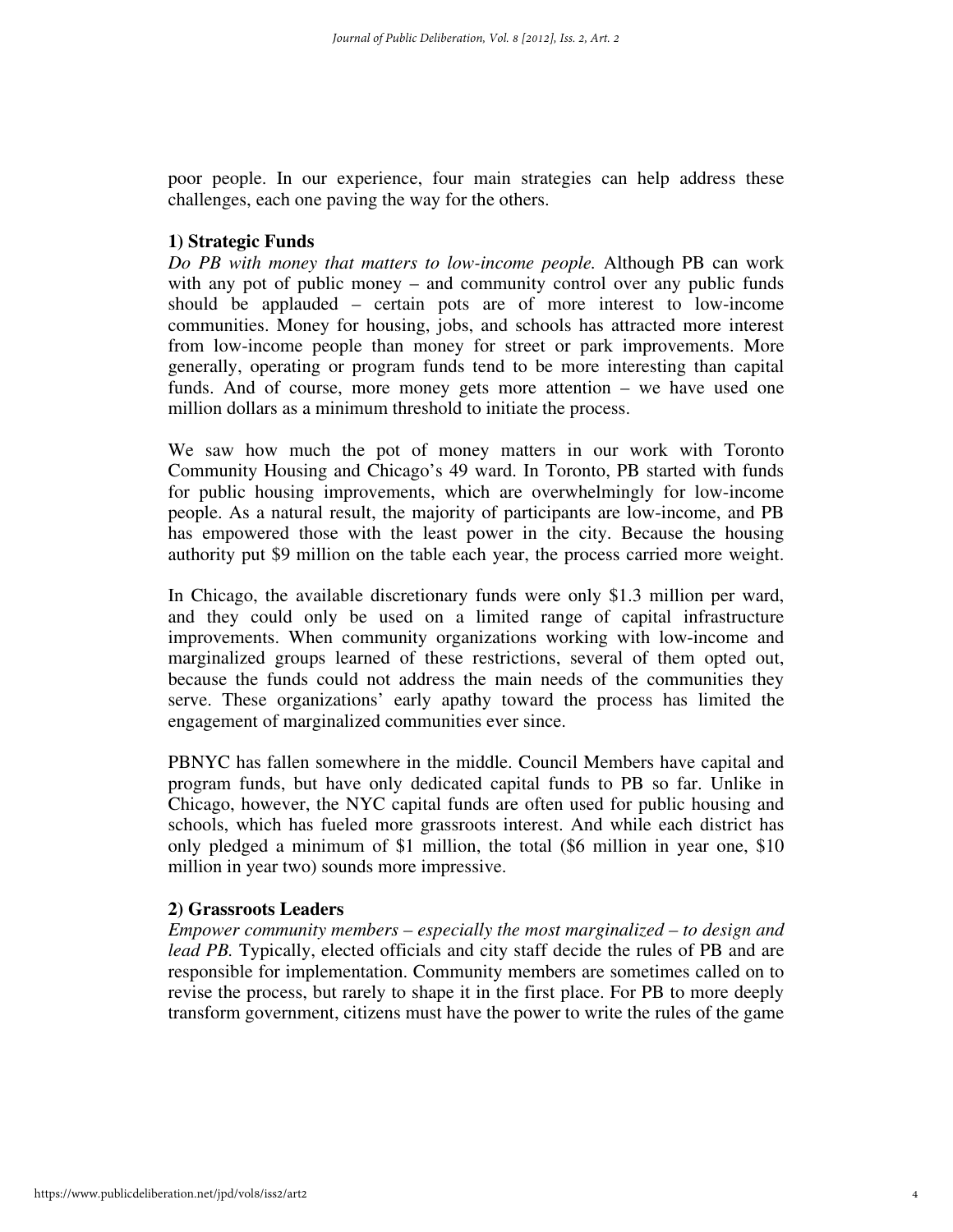from the start. And for PB to more deeply engage those who are usually left out, these groups should be invited to lead the process.

In New York and Chicago, we made PB participatory from the beginning by bringing together a local Steering Committee to design the process. In Chicago, this group included organizations and volunteers in the 49th Ward. In New York, the Steering Committee brought together representatives of each participating district and organizations focused on good government, research, policy, community education, and organizing. We guided the Steering Committee through workshops to map out the PB cycle, decide its rules, and agree on roles and responsibilities. Through games, exercises, and small group discussions, participants drafted the basic structure and rules, which we then formalized in a Rulebook.

To inspire even more local ownership over PB in New York, we established a District Committee in each participating district. Composed of volunteers from local organizations, institutions, and Community Boards, the District Committees were tasked with managing PB locally. Working with Council Member staff, they planned and ran the neighborhood assemblies, facilitated budget delegate committees, and coordinated the vote. They also developed and implemented outreach plans, to engage more people in PB.

These multiple levels of decision-making opened up more opportunities for leadership development. In one New York district, local leadership was so strong that it kept PB going – scheduling and running meetings, doing outreach, facilitating budget delegate work – even when the Council Member office was left without any staff coordinator for most of the process.

At the end of the PB cycle, we coordinated evaluation workshops, in which participants reflected on what worked well and what needed improvement. The Steering Committee then reviewed this feedback and adjusted the process based on the lessons learned. Giving community leaders – at both the district and citywide level – real power over the process fueled more interest and investment in PB. It also transformed local governance, as elected officials, city staff, non-profit organizations, grassroots groups, and individual citizens worked together to design and implement a new political process.

Grassroots leadership does not, however, guarantee inclusive participation. Political participation in North America is not neutral – whites and more affluent people tend to turnout more. To level the playing field, we have tried to especially recruit leaders who are already mobilizing marginalized communities. In Chicago, we began by engaging several non-profit organizations that worked with lowincome residents. But over the following years, the Steering Committee ended up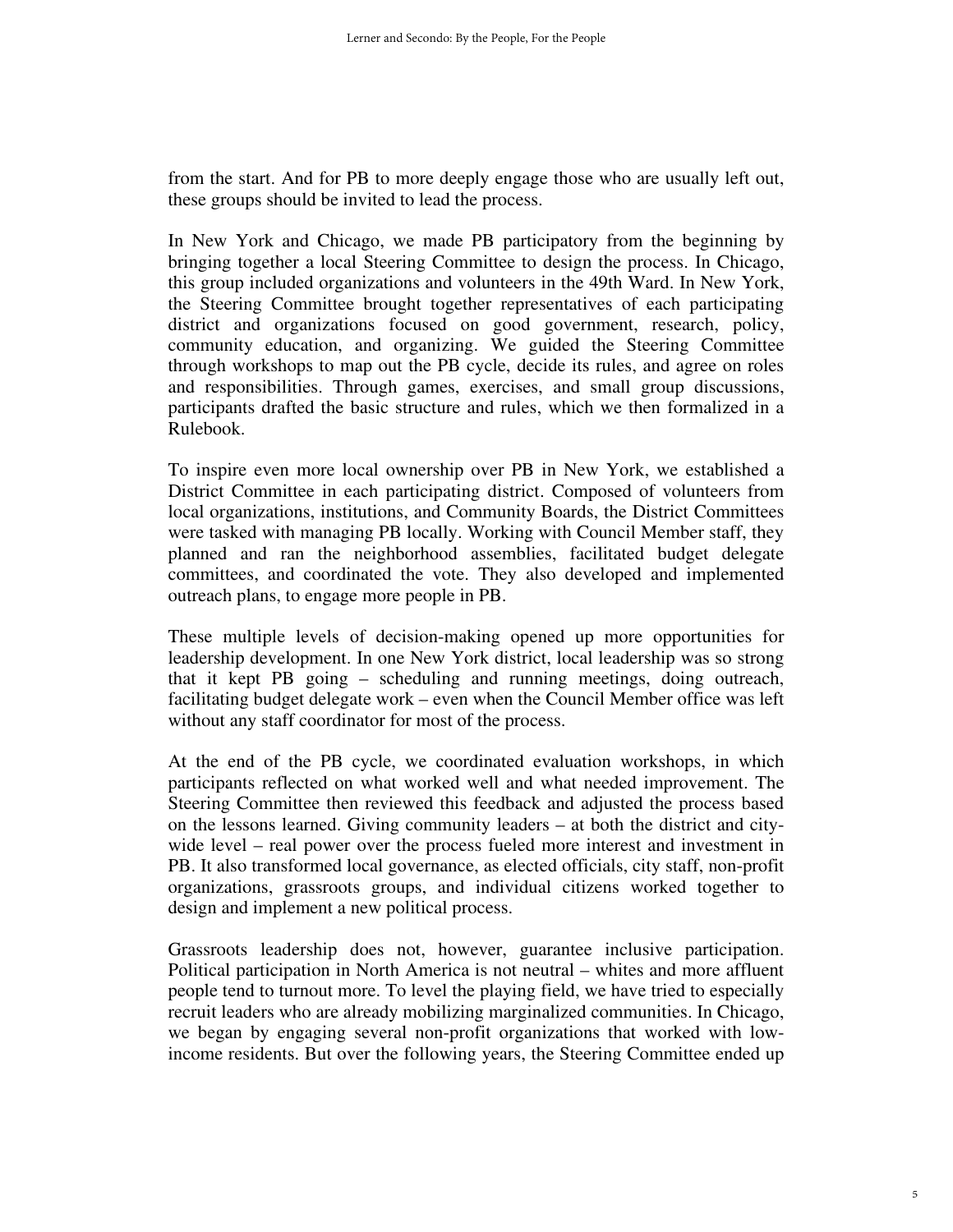being led by the "usual suspects" – primarily people who were homeowners, white, and middle to upper class. Without support funding or a say over money that mattered most to their constituents, the non-profits who had the strongest relationships with low-income communities scaled back their involvement.

This impeded the participation of low-income people in two ways. First, it created the perception that PB was business as usual – a space where those with the most power continued to dominate, rather than an opportunity for marginalized groups to make their voices heard. Second, because the process was not designed with low-income people in mind, it was often not so accessible for them, as we will discuss below.

Our experience in New York has been different. The larger and more flexible pot of money allocated through PB made the process more interesting to larger grassroots groups, and made it easier (though by no means easy!) to raise support funds for organizing. Securing the participation of Community Voices Heard (CVH) as lead community engagement partner was critical. A non-profit with a long history of organizing low-income women of color and a previous commitment to PB, CVH ensured that its members and allies played a lead role throughout the process, always putting the needs of marginalized communities front and center.

#### **3) Accessible Design**

*Design the PB process to reduce the obstacles to participation and to make participation more appealing.* Our work in Toronto, Chicago and New York has shown us several ways that process design can boost the participation of marginalized groups.

Scheduling: Low-income people are often more reliant on public transportation and less likely to travel far for a meeting. Holding assemblies in diverse locations – ideally so that everyone is within walking distance – and near public transit reduces transportation obstacles. Youth and seniors are less able to attend evening meetings, so scheduling assemblies and voting at diverse times – including during the day and on weekends – lets more of them fit PB into their plans. Organizing meetings around events that marginalized groups already attend can also help. In New York, some of the assemblies that attracted the most low-income participation were held after services in a religious institution, during an immigrant cultural event, and after school in the school building. In Chicago, the most diverse voter turnout came at mobile voting stands at train stations, during rush hour.

Amenities: Interpretation and translation – or hosting specific non-English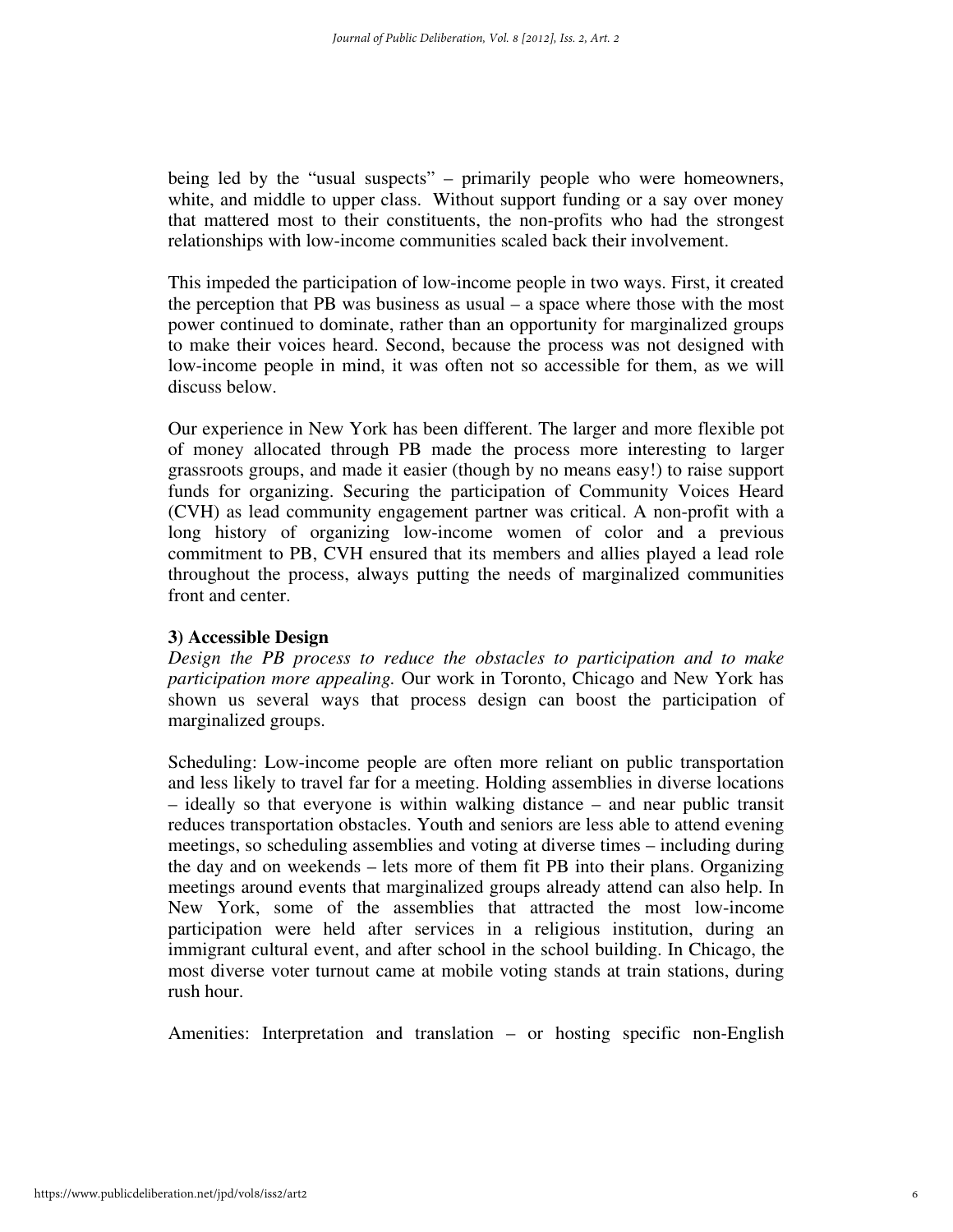language events – are essential to engaging many immigrant populations. Providing childcare decreases the costs of participation for families who would otherwise struggle to take time out or to pay for childcare. Serving food provides an extra incentive to participate, especially for low-income people. The New York districts that provided these amenities had higher turnout from immigrant groups, low-income people, and people of color.

Facilitation: Even when marginalized residents show up at assemblies, their voices are often drowned out by more privileged citizens. Skilled facilitators can help level the deliberative playing field, encouraging silent voices to speak and loud voices to listen. But not all cities and neighborhoods have a surplus of experienced volunteer facilitators. In New York, we found that the quality of facilitation depended on the resources of the district, and districts with little organizational infrastructure were often left with novice facilitators. Without funding, it is difficult to recruit and maintain experienced facilitators.

Safe Spaces: In Chicago and New York, organizers have successfully engaged some target populations by creating special spaces for their participation. After failing to reach many Latinos, Chicago organizers planned a special voting day at a church catering to the Latino community. Some districts in New York held special assemblies for youth, seniors, and immigrant populations, and created delegate committees for these groups to specifically work on projects that interested them. In districts that organized these special events and committees, marginalized populations participated at higher rates.

Make it Fun: Integrating games and cultural activities into PB can make participation more enjoyable. We included trivia games and music in assemblies in New York. Participatory video-making helped engage youth in some of the districts. Encouraging delegates to make creative project displays increased their energy levels, and one district attracted its largest assembly crowd by holding the event after a school concert.

#### **4) Targeted Outreach**

#### *Focus outreach efforts on traditionally underrepresented populations.*

Even when PB is designed to be accessible, marginalized residents will only participate if they are invited. And then invited again, and again. The 49th Ward PB struggled to engage low-income people, people of color, immigrants, and youth. These populations participated some when they were directly recruited, but this did not happen often.

In New York, CVH worked with the Council Member offices to develop targeted outreach plans and hire special canvassers to focus outreach on key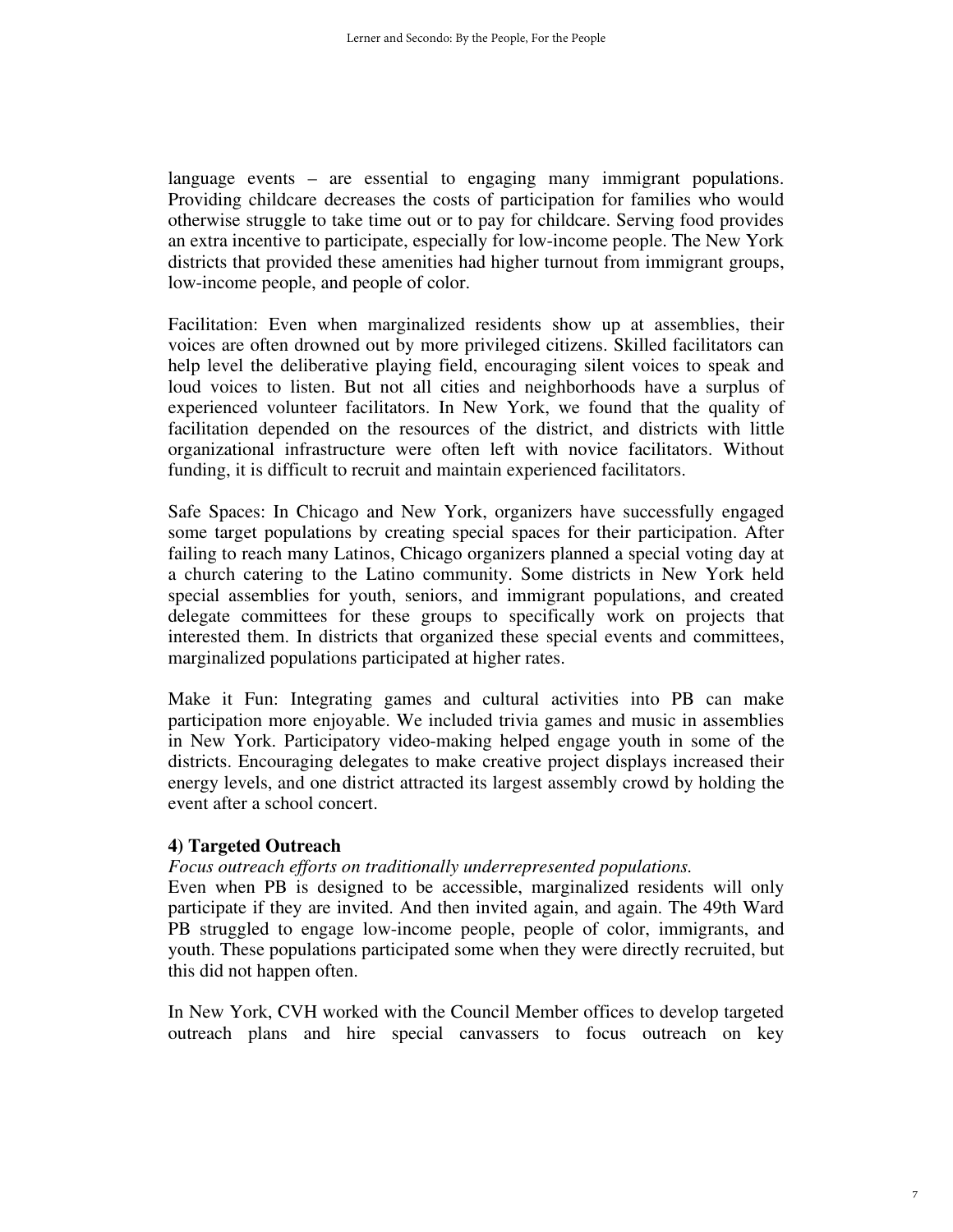underrepresented communities. Teams of volunteers and canvassers then dedicated hundreds of hours phone banking, door knocking, flyering, meeting with local groups, and using other tactics to engage low-income New Yorkers, public housing residents, and immigrant populations in each district.

This work proved invaluable, as targeted populations turned out to vote in PB at higher rates than in the local elections. For example, in District 8, where targeted outreach focused on public housing tenants, 22% of PB voters had household income less than \$10,000, compared to 4% of the district's voters in the 2009 City Council election.<sup>4</sup>

Unfortunately, there were only enough resources to focus on one main population in each district. Which brings us back to the snaking line of voters at the Windsor Terrace Library. This district – the 39th – focused its targeted outreach on a small but distressingly poor Bangladeshi community. The outreach worked, as Bangladeshis turned out in droves. Yet while 10% of voters cast ballots in the Bangla language, less than  $1\%$  cast ballots in Spanish – even though the district is home to many more Latinos than Bangladeshis.

With greater resources, targeted outreach could have better engaged marginalized groups. Yet even with limited funds, we were able to build a bottom-up PB process, one that has effectively engaged some low-income communities and that is growing in size. We have begun to establish PB in the US as a transformative social justice project by starting with money that matters to low-income groups, by empowering grassroots groups to lead the process, by making participation more accessible, and by targeting outreach on underrepresented communities. Each step helps pave the way for the following – starting with money that is substantial and relevant to low-income communities makes it easier to attract grassroots groups to lead the process, which in turn generates more interest in accessible design and targeted outreach.

It took a decade of organizing to come this far, and many challenges remain. But hopefully the wait will be worthwhile, in Windsor Terrace and at libraries across North America.

*Josh Lerner is Executive Director of The Participatory Budgeting Project (http://www.participatorybudgeting.org), and Donata Secondo served as its Project Coordinator for Participatory Budgeting in New York City. Contact info: josh@participatorybudgeting.org, donata@participatorybudgeting.org*

l.

<sup>&</sup>lt;sup>4</sup> All data from Community Development Project at the Urban Justice Center, 2012.